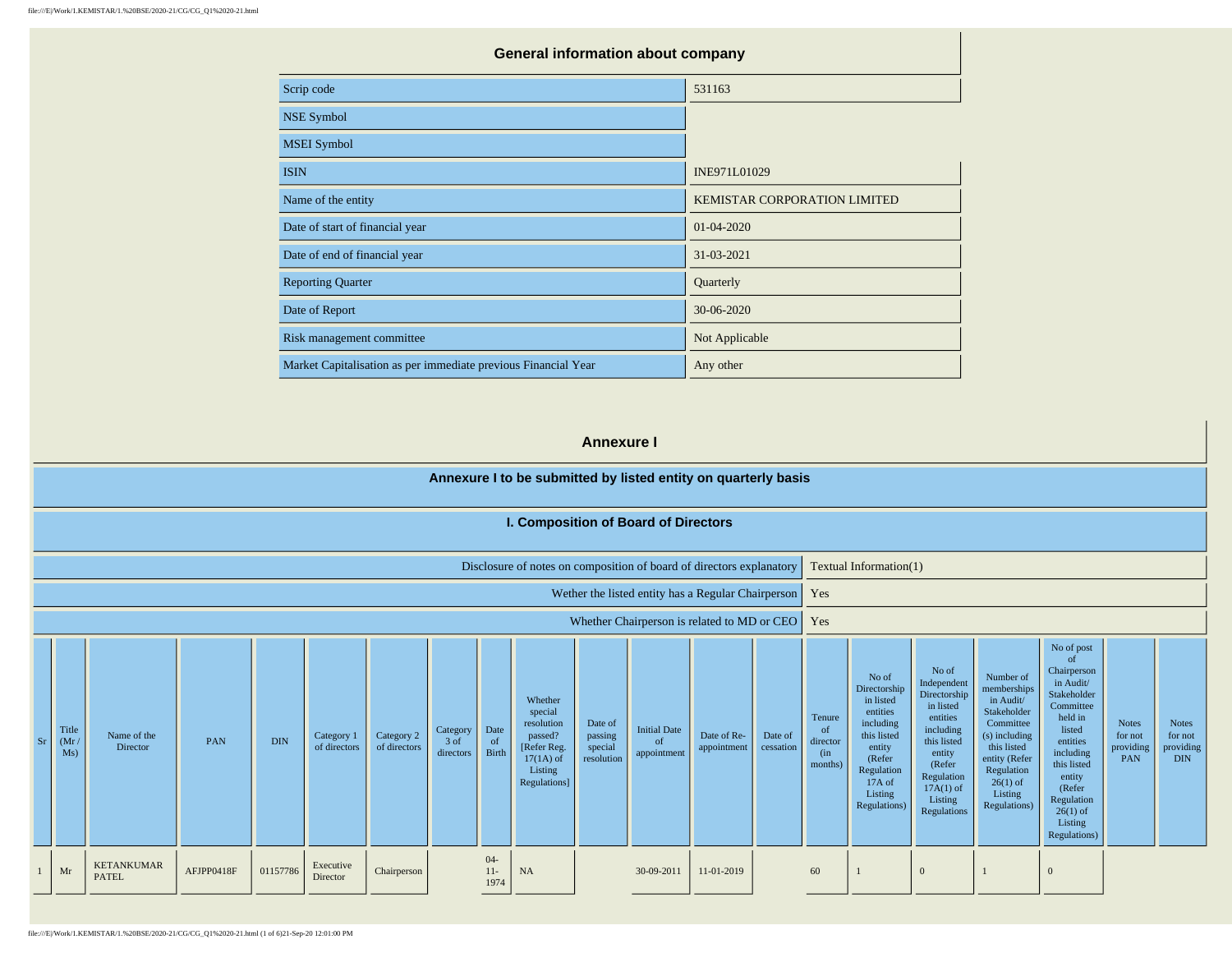| $2 \mid Mr$ | MAHESHKUMAR<br><b>BALDHA</b>                      | ANQPB6174M   06542441 |          | Non-<br>Executive -<br>Independent<br>Director        | Not<br>Applicable | $01-$<br>$06 -$<br>1975 | <b>NA</b> | 27-04-2018 | 60 |  | 0 |  |
|-------------|---------------------------------------------------|-----------------------|----------|-------------------------------------------------------|-------------------|-------------------------|-----------|------------|----|--|---|--|
| $\vert$ Mr  | HRISHIKESH<br><b>DIPAKBHAI</b><br><b>RAKHOLIA</b> | CDSPR2211P            | 08699877 | Non-<br>Executive -<br>Non<br>Independent<br>Director | Not<br>Applicable | $24-$<br>$10-$<br>1997  | <b>NA</b> | 14-02-2020 | 60 |  |   |  |

### **Text Block**

| Textual Information(1) | Pursuant to regulation 25(6) of SEBI (LODR), 2015 Mrs. Falguni Patel was appointed as Independent<br>Women Director by the Board of Directors in their meeting held on 06.07.2020. |
|------------------------|------------------------------------------------------------------------------------------------------------------------------------------------------------------------------------|

| <b>Annexure 1</b>                                            |                        |  |  |  |  |
|--------------------------------------------------------------|------------------------|--|--|--|--|
| <b>II. Composition of Committees</b>                         |                        |  |  |  |  |
| Disclosure of notes on composition of committees explanatory | Textual Information(1) |  |  |  |  |

# **Annexure 1 Text Block**

| Textual Information(1) | Pursuant to regulation 25(6) of SEBI (LODR), 2015 Mrs. Falguni Patel was appointed as Independent<br>Women Director by the Board of Directors in their meeting held on 06.07.2020. The committee stands re- |
|------------------------|-------------------------------------------------------------------------------------------------------------------------------------------------------------------------------------------------------------|
|                        | constituted w.e.f. $06.07.2020$                                                                                                                                                                             |

|                | <b>Audit Committee Details</b> |                                                       |                                                   |                            |                        |                      |                |  |  |  |
|----------------|--------------------------------|-------------------------------------------------------|---------------------------------------------------|----------------------------|------------------------|----------------------|----------------|--|--|--|
|                |                                | Whether the Audit Committee has a Regular Chairperson | Yes                                               |                            |                        |                      |                |  |  |  |
| Sr             | <b>DIN Number</b>              | Name of Committee<br>members                          | Category 1 of<br>directors                        | Category 2 of<br>directors | Date of<br>Appointment | Date of<br>Cessation | <b>Remarks</b> |  |  |  |
|                | 06542441                       | <b>MAHESHKUMAR</b><br><b>BALDHA</b>                   | Non-Executive -<br>Independent<br><b>Director</b> | Chairperson                | $06-02-2019$           |                      |                |  |  |  |
| $\mathfrak{D}$ | 01157786                       | <b>KETANKUMAR PATEL</b>                               | Executive<br>Director                             | Member                     | $06-02-2019$           |                      |                |  |  |  |

| Nomination and remuneration committee |                                                                                   |                            |                            |                        |                      |         |  |  |
|---------------------------------------|-----------------------------------------------------------------------------------|----------------------------|----------------------------|------------------------|----------------------|---------|--|--|
|                                       | Whether the Nomination and remuneration committee has a Regular Chairperson   Yes |                            |                            |                        |                      |         |  |  |
| DIN Number                            | Name of Committee<br>members                                                      | Category 1 of<br>directors | Category 2 of<br>directors | Date of<br>Appointment | Date of<br>Cessation | Remarks |  |  |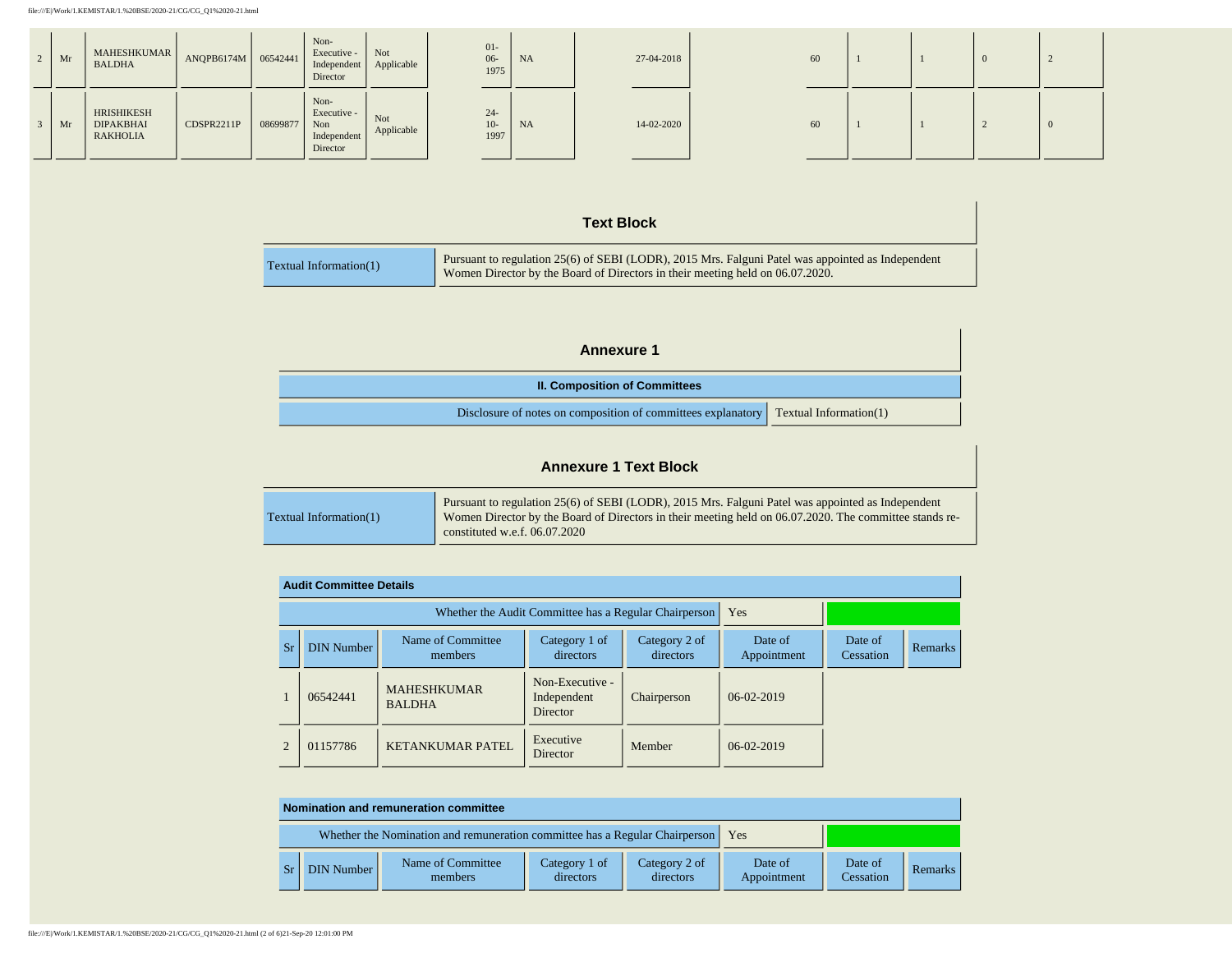|   | 06542441 | <b>MAHESHKUMAR</b><br><b>BALDHA</b>     | Non-Executive -<br>Independent<br>Director        | Chairperson | 27-04-2018 |  |
|---|----------|-----------------------------------------|---------------------------------------------------|-------------|------------|--|
| 2 | 08699877 | <b>HRISHIKESH</b><br>DIPAKBHAI RAKHOLIA | Non-Executive -<br>Non<br>Independent<br>Director | Member      | 14-02-2019 |  |

|                       | <b>Stakeholders Relationship Committee</b>                                                                    |                                                                           |                                                               |                        |                      |                |  |  |  |  |
|-----------------------|---------------------------------------------------------------------------------------------------------------|---------------------------------------------------------------------------|---------------------------------------------------------------|------------------------|----------------------|----------------|--|--|--|--|
|                       |                                                                                                               | Whether the Stakeholders Relationship Committee has a Regular Chairperson |                                                               |                        | Yes                  |                |  |  |  |  |
| Sr                    | Name of Committee<br>Category 1 of<br>Category 2 of<br><b>DIN Number</b><br>directors<br>directors<br>members |                                                                           |                                                               | Date of<br>Appointment | Date of<br>Cessation | <b>Remarks</b> |  |  |  |  |
|                       | 06542441                                                                                                      | <b>MAHESHKUMAR</b><br><b>BALDHA</b>                                       | Non-Executive -<br>Independent<br><b>Director</b>             | Chairperson            | 12-08-2019           |                |  |  |  |  |
| $\mathcal{D}_{\cdot}$ | 08699877                                                                                                      | <b>HRISHIKESH</b><br>DIPAKBHAI RAKHOLIA                                   | Non-Executive -<br>N <sub>on</sub><br>Independent<br>Director | Member                 | $14 - 02 - 2020$     |                |  |  |  |  |

| <b>Risk Management Committee</b> |                                                                 |                            |                            |                        |                   |                |  |  |
|----------------------------------|-----------------------------------------------------------------|----------------------------|----------------------------|------------------------|-------------------|----------------|--|--|
|                                  | Whether the Risk Management Committee has a Regular Chairperson |                            |                            |                        |                   |                |  |  |
| <b>DIN Number</b>                | Name of<br>Committee<br>members                                 | Category 1 of<br>directors | Category 2 of<br>directors | Date of<br>Appointment | Date of Cessation | <b>Remarks</b> |  |  |

|                                                                                    | <b>Corporate Social Responsibility Committee</b> |                                 |                            |                            |                        |                   |         |  |  |  |
|------------------------------------------------------------------------------------|--------------------------------------------------|---------------------------------|----------------------------|----------------------------|------------------------|-------------------|---------|--|--|--|
| Whether the Corporate Social Responsibility Committee has a Regular<br>Chairperson |                                                  |                                 |                            | N <sub>o</sub>             |                        |                   |         |  |  |  |
| Sr                                                                                 | <b>DIN Number</b>                                | Name of<br>Committee<br>members | Category 1 of<br>directors | Category 2 of<br>directors | Date of<br>Appointment | Date of Cessation | Remarks |  |  |  |

|    | <b>Other Committee</b> |                              |                            |                            |                            |                |
|----|------------------------|------------------------------|----------------------------|----------------------------|----------------------------|----------------|
| Sr | DIN Number             | Name of Committee<br>members | Name of other<br>committee | Category 1 of<br>directors | Category 2 of<br>directors | <b>Remarks</b> |

| <b>Annexure 1</b>                  |
|------------------------------------|
| <b>Annexure 1</b>                  |
| III. Meeting of Board of Directors |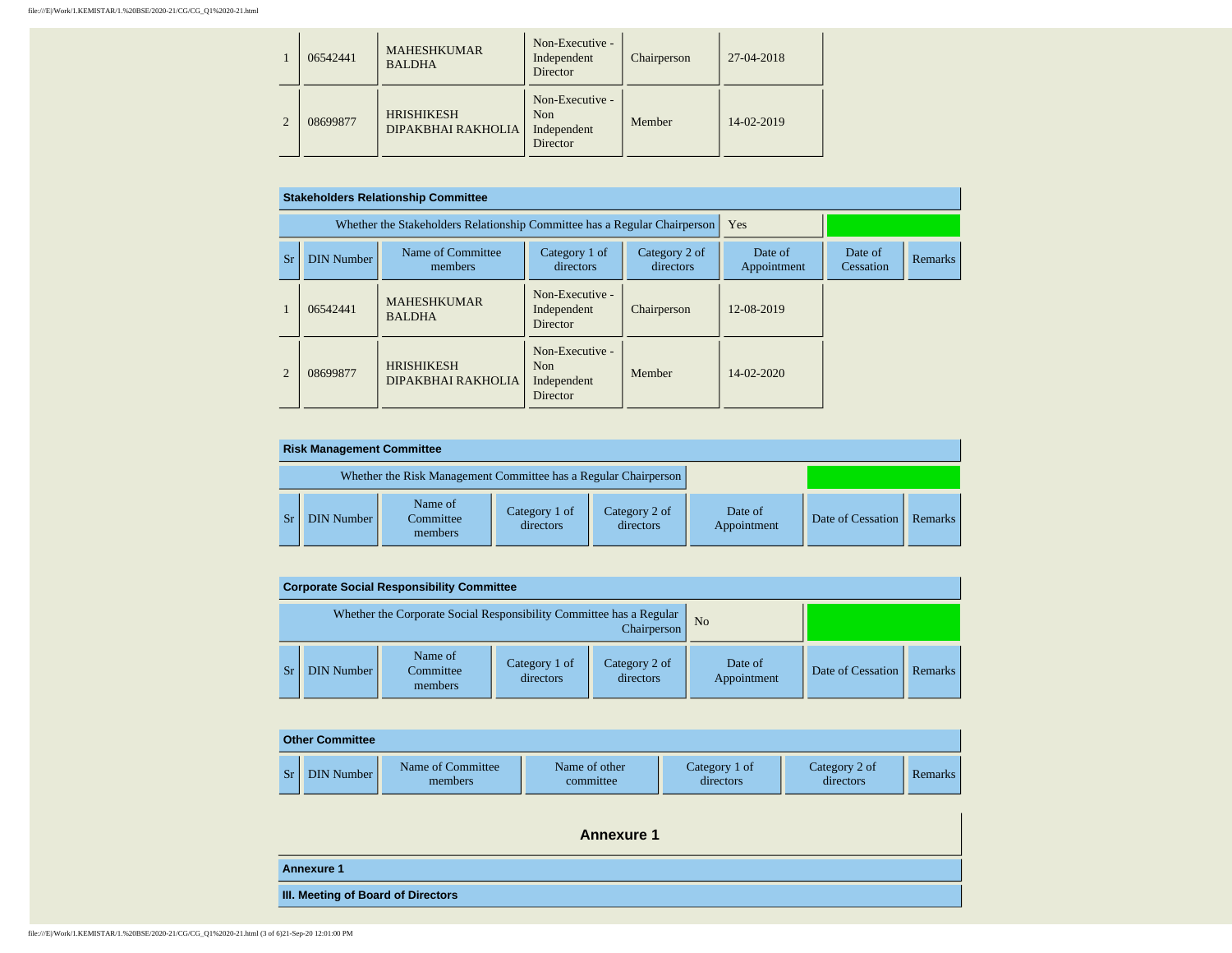| Disclosure of notes on meeting of board of directors explanatory |                                                                   |                                                                  |                                                                      |                                 |                                                      | Textual<br>Information $(1)$              |                                                           |
|------------------------------------------------------------------|-------------------------------------------------------------------|------------------------------------------------------------------|----------------------------------------------------------------------|---------------------------------|------------------------------------------------------|-------------------------------------------|-----------------------------------------------------------|
| <b>Sr</b>                                                        | $Date(s)$ of<br>meeting (if<br>any) in the<br>previous<br>quarter | $Date(s)$ of<br>meeting (if<br>any) in the<br>current<br>quarter | Maximum gap<br>between any two<br>consecutive (in<br>number of days) | Notes for not<br>providing Date | Whether<br>requirement of<br>Ouorum met (Yes/<br>No) | Number of<br><b>Directors</b><br>present* | No. of Independent<br>Directors attending<br>the meeting* |
|                                                                  | 14-02-2020                                                        |                                                                  |                                                                      |                                 | Yes                                                  |                                           |                                                           |

### **Text Block**

|                        | Pursuant to SEBI Circular No. SEBI/HO/CFD/CMD1/CIR/P/2020/110 dated June 26, 2020 the Board |
|------------------------|---------------------------------------------------------------------------------------------|
| Textual Information(1) | Meeting was conducted on 06.07.2020 due to Covid-19 pandemic.                               |

|                          | <b>Annexure 1</b>                                                                         |                                                                                                                           |                                                                             |                               |                                       |                                                     |                                           |                                                                        |
|--------------------------|-------------------------------------------------------------------------------------------|---------------------------------------------------------------------------------------------------------------------------|-----------------------------------------------------------------------------|-------------------------------|---------------------------------------|-----------------------------------------------------|-------------------------------------------|------------------------------------------------------------------------|
|                          | <b>IV. Meeting of Committees</b>                                                          |                                                                                                                           |                                                                             |                               |                                       |                                                     |                                           |                                                                        |
|                          | Textual<br>Information<br>Disclosure of notes on meeting of committees explanatory<br>(1) |                                                                                                                           |                                                                             |                               |                                       |                                                     |                                           |                                                                        |
| <b>Sr</b>                | Name of<br>Committee                                                                      | $Date(s)$ of<br>meeting (Enter<br>dates of<br>Previous<br>quarter and<br>Current quarter<br>in<br>chronological<br>order) | Maximum<br>gap between<br>any two<br>consecutive<br>(in number)<br>of days) | Name of<br>other<br>committee | Reson for<br>not<br>providing<br>date | Whether<br>requirement<br>of Quorum<br>met (Yes/No) | Number of<br><b>Directors</b><br>present* | No. of<br>Independent<br><b>Directors</b><br>attending the<br>meeting* |
| $\mathbf{1}$             | Audit<br>Committee                                                                        | 14-02-2020                                                                                                                |                                                                             |                               |                                       | Yes                                                 | $\overline{2}$                            | 1                                                                      |
| $\mathfrak{D}$           | <b>Stakeholders</b><br>Relationship<br>Committee                                          | 13-02-2020                                                                                                                |                                                                             |                               |                                       | Yes                                                 | 3                                         | $\overline{2}$                                                         |
| $\overline{\mathcal{E}}$ | Nomination<br>and<br>remuneration<br>committee                                            | $12 - 02 - 2020$                                                                                                          |                                                                             |                               |                                       | Yes                                                 | 3                                         | $\overline{2}$                                                         |

**Text Block**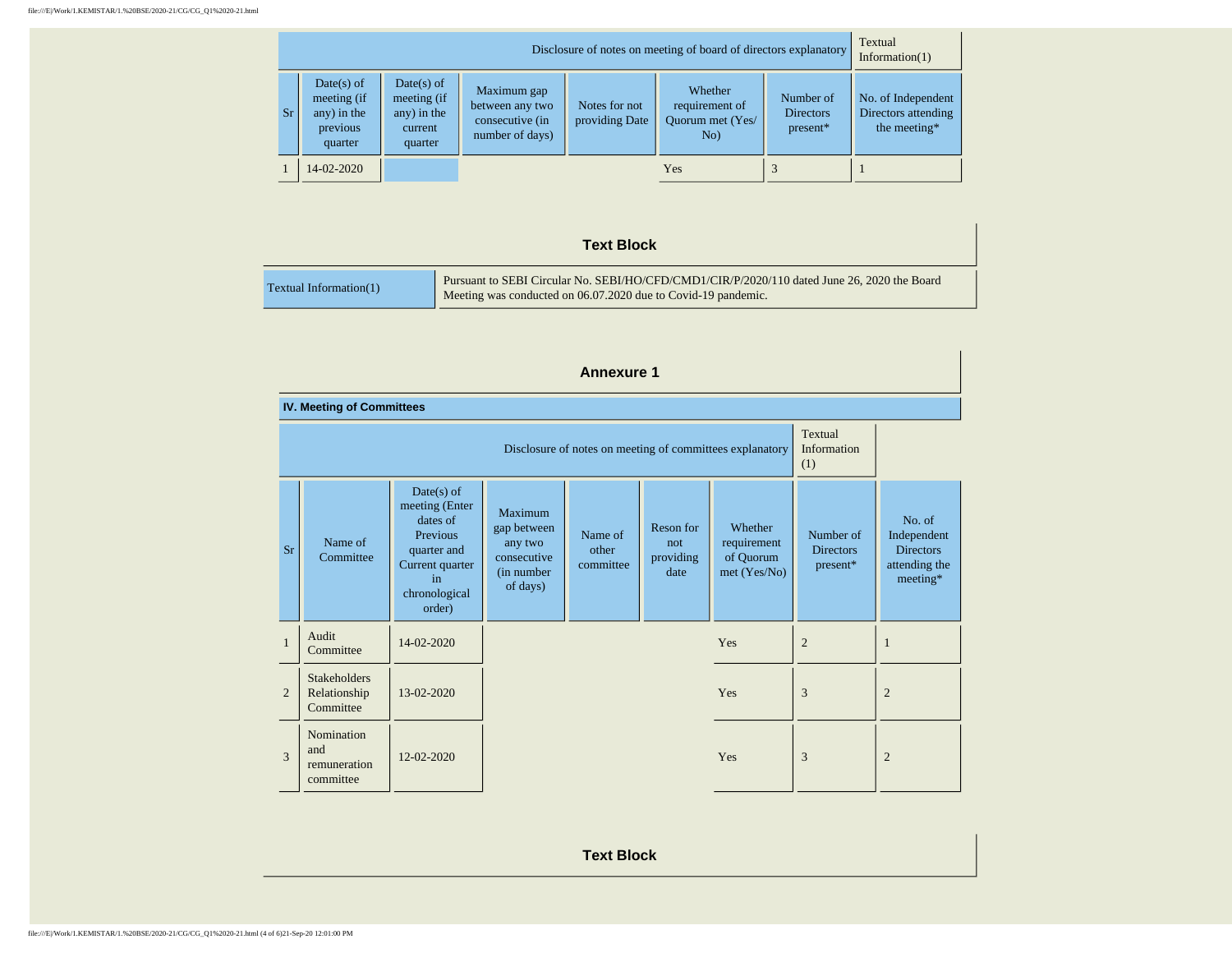Textual Information(1)

Pursuant to SEBI Circular No. SEBI/HO/CFD/CMD1/CIR/P/2020/110 dated June 26, 2020 the Audit Committee Meeting was conducted on 06/07/2020 due to Covid-19 pandemic.

## **Annexure 1**

| <b>V. Related Party Transactions</b> |                                                                                                                     |                               |                                                                   |  |  |
|--------------------------------------|---------------------------------------------------------------------------------------------------------------------|-------------------------------|-------------------------------------------------------------------|--|--|
| Sr                                   | Subject                                                                                                             | Compliance status (Yes/No/NA) | If status is "No" details of non-compliance<br>may be given here. |  |  |
|                                      | Whether prior approval of audit committee<br>obtained                                                               | Yes                           |                                                                   |  |  |
| $\overline{2}$                       | Whether shareholder approval obtained for<br>material RPT                                                           | <b>NA</b>                     |                                                                   |  |  |
| 3                                    | Whether details of RPT entered into pursuant<br>to omnibus approval have been reviewed by<br><b>Audit Committee</b> | Yes                           |                                                                   |  |  |

**Annexure 1**

|                | <b>VI. Affirmations</b>                                                                                                                                                                                            |                            |  |  |  |  |
|----------------|--------------------------------------------------------------------------------------------------------------------------------------------------------------------------------------------------------------------|----------------------------|--|--|--|--|
| <b>Sr</b>      | Subject                                                                                                                                                                                                            | Compliance status (Yes/No) |  |  |  |  |
| $\mathbf{1}$   | The composition of Board of Directors is in terms of SEBI (Listing obligations and disclosure<br>requirements) Regulations, 2015                                                                                   | Yes                        |  |  |  |  |
| $\overline{2}$ | The composition of the following committees is in terms of SEBI(Listing obligations and disclosure<br>requirements) Regulations, 2015 a. Audit Committee                                                           | Yes                        |  |  |  |  |
| $\overline{3}$ | The composition of the following committees is in terms of SEBI(Listing obligations and disclosure<br>requirements) Regulations, 2015. b. Nomination & remuneration committee                                      | Yes                        |  |  |  |  |
| $\overline{4}$ | The composition of the following committees is in terms of SEBI(Listing obligations and disclosure<br>requirements) Regulations, 2015. c. Stakeholders relationship committee                                      | Yes                        |  |  |  |  |
| 5              | The composition of the following committees is in terms of SEBI(Listing obligations and disclosure<br>requirements) Regulations, 2015. d. Risk management committee (applicable to the top 500 listed<br>entities) | <b>NA</b>                  |  |  |  |  |
| 6              | The committee members have been made aware of their powers, role and responsibilities as<br>specified in SEBI (Listing obligations and disclosure requirements) Regulations, 2015.                                 | Yes                        |  |  |  |  |
| $\overline{7}$ | The meetings of the board of directors and the above committees have been conducted in the manner<br>as specified in SEBI (Listing obligations and disclosure requirements) Regulations, 2015.                     | Yes                        |  |  |  |  |
| 8              | This report and/or the report submitted in the previous quarter has been placed before Board of<br>Directors.                                                                                                      | Yes                        |  |  |  |  |
| 9              | Any comments/observations/advice of Board of Directors may be mentioned here:                                                                                                                                      | Textual Information(1)     |  |  |  |  |